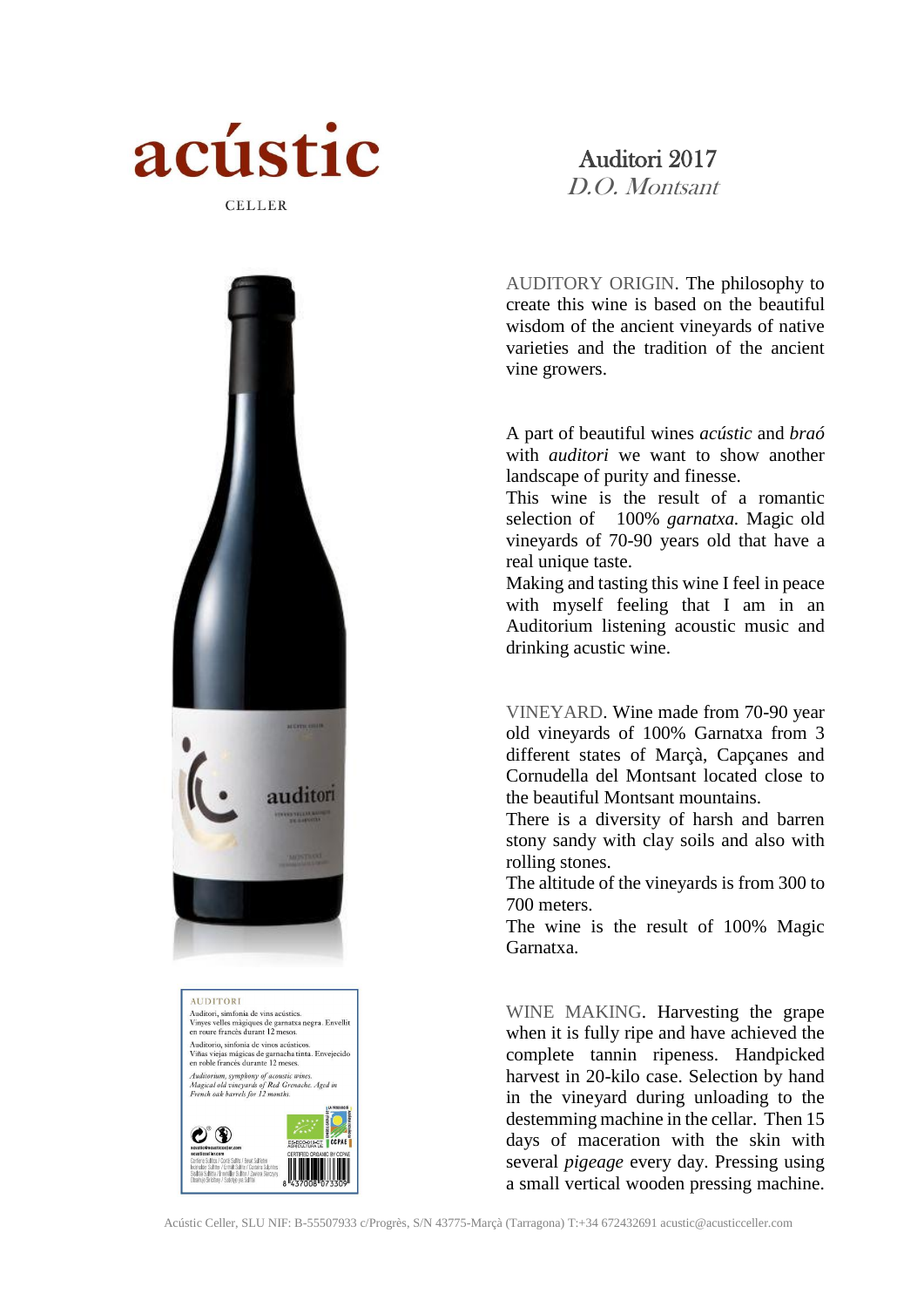After pressing the wine is racked with its lees to the barrels which are in the underground old tanks to start the malolactic fermentation. Aged during 12 months in 1 year old low toasted French oak barrels. No fining neither filtering to keep the natural expressivity of the wine.

IDENTITY. Natural label where you can see something like an auditorium (amphitheater) looking to the deep space feeling in spiritual balanced… depending on the acoustic feeling of oneself.

TASTING NOTES. Spiritual balanced, it offers copious floral cassis and blueberry fruit on the nose with fine delineation and purity, a bouquet that goes out to seduce. The palate is full-bodied, with a touch of burnt toast on the edgy entry, followed by a wave of earthy, black fruit that lacquers the mouth with superb mineral. Magic silky tannins. Nectar of fruitiness. The finish is off dry with firm grip and a saline touch on the aftertaste.

## **Organic Wine.**

AWARDS.

Auditori 2017 ORGANIC WINE: 94/100 points Gilbert & Gaillard 2021, gold medal. 94/100 points Peñín Guide 2022 93/100 points Peñín Guide 2020 92/100 points Guia Proensa 2021 91/100 points Guía de Vinos Gourmets 2020

Auditori 2016 ORGANIC WINE: 94,88 points Medalla Gran Arribe de Oro en Feminio, Premios Vinduero 2021 94,5/100 points AkataVino Awards CIVAS 2019 Gold medal 94/100 points Guía de Vinos Gourmets 2019 92/100 points Peñín Guide 2019 93/100 points Peñín Guide 2020

93/100 points Peñín Guide 2021 92/100 points Guía Proensa 2020 93/100 points, Gold Medal Gilbert & Gaillard 2019 91,34 points Medalla Arribe de Oro, Premios Vinduero 2021 Gold Medal Challenge Millésime Bio 2019 Silver Medal Challenge Millésime Bio 2020 Gold Medal Grenaches du Monde 2019 9,51/10 points La Guía de Vins de Catalunya 2020

## Auditori 2015:

93/100 points "Guía Peñín 2019". 94/100 points "Guía Peñín 2018". 94/100 points Andreas Larsson 2018 94/100 points Gilbert & Gaillard 2018 91/100 points Mi Vino magazine February 2019 90/100 points James Suckling Tasting 2018

## Auditori 2014:

94/100 points "Guía Peñín 2019". 94/100 points "Guía Peñín 2018". 94/100 points "Guía Peñín 2017". 91/100 points "Guía Peñín 2020". 94/100 points Gold Medal. AkataVinos 2017. 92/100 points Andreas Larsson 94/100 points Weinwiertschaft **96/100 points Decanter Magazine, the best Grenache in world 2018** Auditori 2013: 94/100 points Wine Advocate 2015 (Robert Parker). 93/100 points French Wine Guide

"Gilbert&Gaillard". July 2015.

92/100 points "Guía Peñín 2016".

Gold Medal of Gilbert&Gaillard 2016 obtained 96 / 100 points.

93/100 points Wine Advocate 2016 (Robert Parker)

93/100 points of the Wine Spectator Magazine, October 2016.

96/100 points French Wine Guide "Gilbert&Gaillard". October 2016.

93/100 points "Guía Peñín 2017".

91/100 points Gourmets Wines Guide 2017